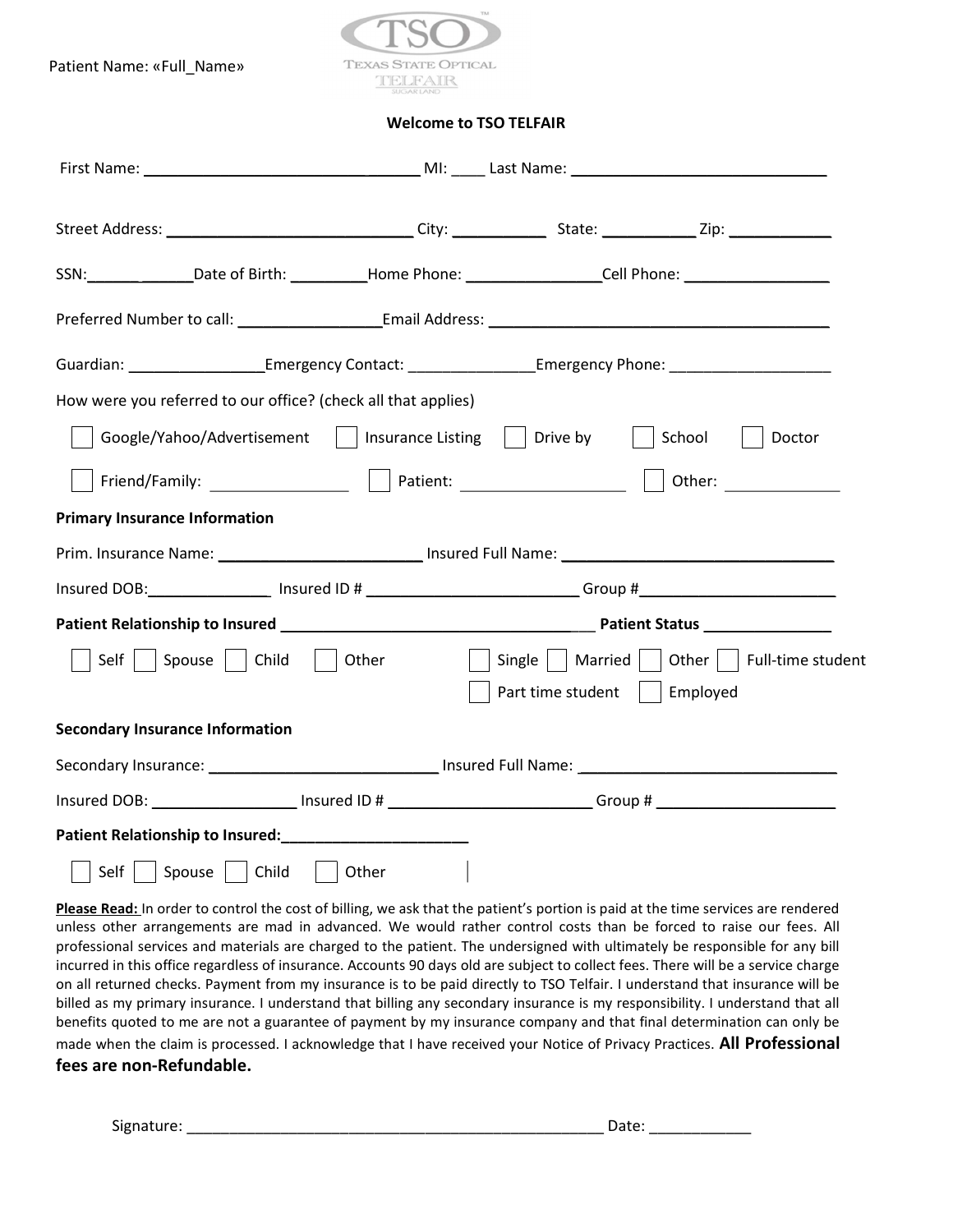Patient Name: «Full\_Name»



### Patient History and Information

| Current Medications: ________________________________Current Eye Drops: ____________________________ |                                                      |  |
|------------------------------------------------------------------------------------------------------|------------------------------------------------------|--|
|                                                                                                      | _Specific Allergies: _______________________________ |  |

#### REVIEW OF OCULAR SYSTEM

|                                | <b>Yes</b> | <b>No</b> |                        | <b>Yes</b> | No |                             | <b>Yes</b> | <b>No</b> |
|--------------------------------|------------|-----------|------------------------|------------|----|-----------------------------|------------|-----------|
| <b>Blurred Vision Distance</b> |            |           | Flashes of Light       |            |    | Itchy Eyes                  |            |           |
| <b>Blurred Vision Near</b>     |            |           | <b>Floaters</b>        |            |    | LASIK                       |            |           |
| Cataract                       |            |           | Foreign Body Sensation |            |    | <b>Macular Degeneration</b> |            |           |
| <b>Cataract Surgery</b>        |            |           | Glaucoma               |            |    | <b>PRK</b>                  |            |           |
| Crossed Eye                    |            |           | Halos                  |            |    | <b>Retinal Detachment</b>   |            |           |
| Diabetic                       |            |           | Headaches              |            |    | <b>Tearing</b>              |            |           |
| Dry Eye                        |            |           | Infection              |            |    | <b>Trauma</b>               |            |           |

## Medical History Questionnaire

# Family Ocular History **Family Ocular History**

|                             | Yes | No | <b>Relationship:</b> |                  | <b>Yes</b> | <b>No</b> | <b>Relationship:</b> |
|-----------------------------|-----|----|----------------------|------------------|------------|-----------|----------------------|
| Glaucoma                    |     |    |                      | Arthritis        |            |           |                      |
| <b>Blindness</b>            |     |    |                      | <b>Diabetes</b>  |            |           |                      |
| Cataract(s)                 |     |    |                      | Hypertension     |            |           |                      |
| <b>Macular Degeneration</b> |     |    |                      | High Cholesterol |            |           |                      |
| <b>Retinal Detachment</b>   |     |    |                      | Thyroid          |            |           |                      |
| Crossed/Lazy Eye            |     |    |                      | Cardiovascular   |            |           |                      |
|                             |     |    |                      | Cancer           |            |           |                      |
|                             |     |    |                      | Others           |            |           |                      |

#### REVIEW OF SYSTEM

|                      | <b>Yes</b> | No |                       | Yes | <b>No</b> |                         | <b>Yes</b> | <b>No</b> |
|----------------------|------------|----|-----------------------|-----|-----------|-------------------------|------------|-----------|
| Fatigue              |            |    | <b>Crohns Disease</b> |     |           | Anxiety                 |            |           |
| Fever                |            |    | <b>IBS</b>            |     |           | Depression              |            |           |
| Chronic Cough        |            |    | Eczema                |     |           | T1 Diabetes             |            |           |
| Dry Mouth            |            |    | Itching               |     |           | T <sub>2</sub> Diabetes |            |           |
| <b>Runny Nose</b>    |            |    | Rosacea               |     |           | Hyperthyroid            |            |           |
| Congestion           |            |    | Headache              |     |           | Hypothyroid             |            |           |
| <b>Heart Disease</b> |            |    | <b>Migraines</b>      |     |           | Anemia                  |            |           |
| High Cholesterol     |            |    | <b>MS</b>             |     |           | <b>Bleed Disorder</b>   |            |           |
| Hypertension         |            |    | <b>Numbness</b>       |     |           | Allergy                 |            |           |
| Vascular Disease     |            |    | Seizures              |     |           | Pregnant?               |            |           |
| Asthma               |            |    | <b>ADHD</b>           |     |           | Nursing?                |            |           |